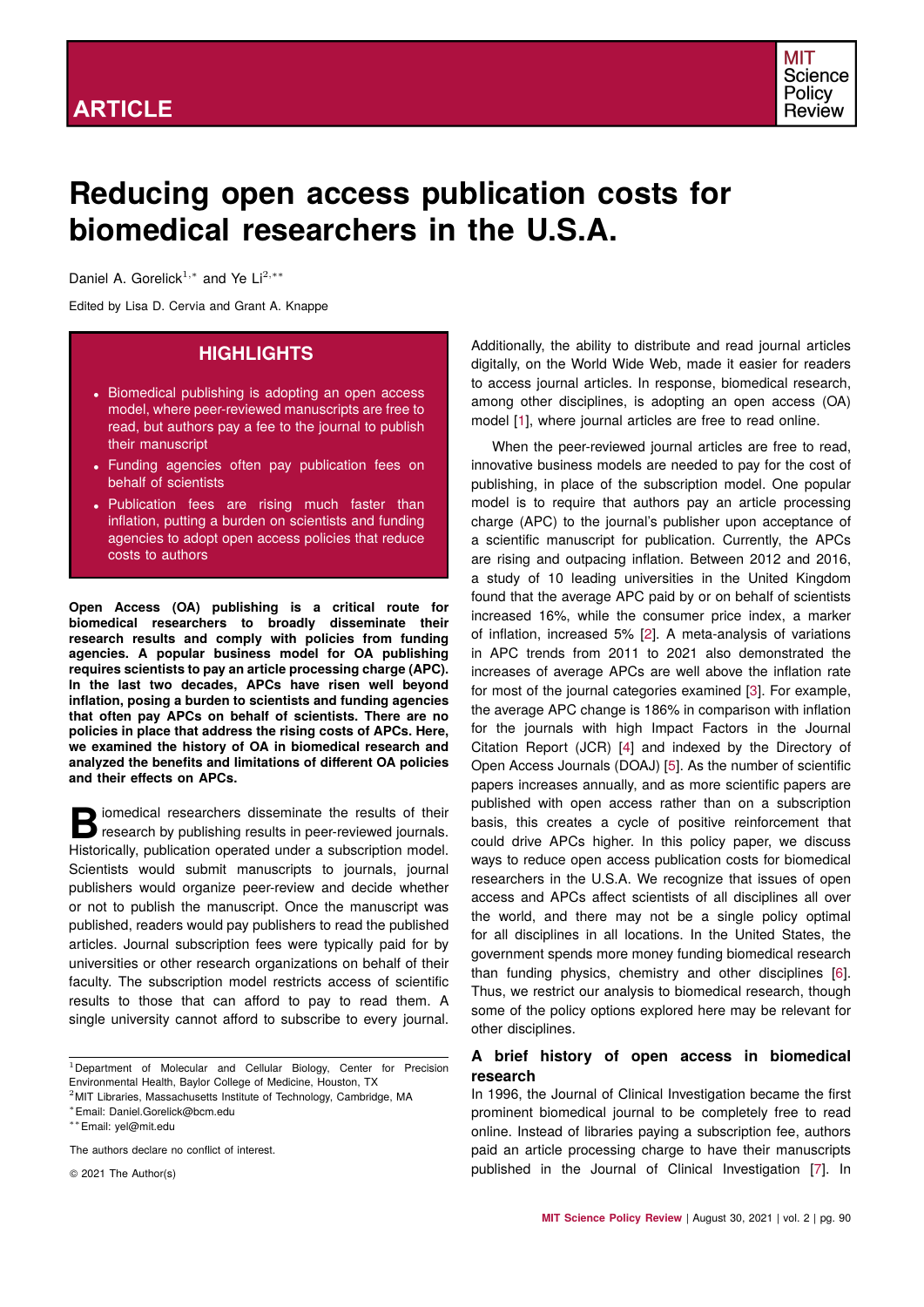the 2000s, more journals began publishing peer-reviewed articles online, making it easier for open access to thrive. In 2000, the National Institutes of Health (NIH) established PubMed Central (PMC), a free, online, full-text archive of biomedical and life sciences journal literature [\[8\]](#page-7-7). Since 2008, the United States Government required that peer-reviewed manuscripts produced by investigators funded by the NIH be deposited in PubMed Central no later than 12 months after the official date of publication in a peer-reviewed journal [\[9\]](#page-7-8). The 12 month embargo was a compromise between publishers, concerned about losing revenue if their subscription material was available to read immediately, and scientists, funders, and the general public, who wanted results free to read immediately [\[10\]](#page-7-9). The 12 month embargo only partially solved the open access problem. Scientists who can't pay journal subscription costs are still at a competitive disadvantage compared to colleagues that can read published results immediately and begin follow-up studies. When we discuss Open Access publications in this article, we focus on peer-reviewed manuscripts or published version of records that are free to read immediately upon acceptance to the journal, with no embargo period following publication.

In 2018, a consortium of European funding agencies, cOAlition S, created Plan S, an initiative to promote full and immediate Open Access to research publications [\[11\]](#page-7-10). Funding agencies that are cOAlition S members, such as Wellcome Trust, require their grantees to publish their results in "Open Access Journals, on Open Access Platforms, or made immediately available through Open Access Repositories without embargo" and may provide funds for their grantees to publish OA. Plan S, however, does not directly address open access publication costs. Plan S does not determine who will pay APCs and encourages, but does not require, publishers to be transparent about their costs to define a fair market value for APCs [\[12\]](#page-7-11). Moreover, none of the federal funding agencies in the U.S. participates in cOAlition S, in part because the White House Office of Science and Technology expressed concerns about telling researchers where to publish (cOAlition S grantees cannot publish in journals that lack an open access option as of January 1, 2021) [\[13\]](#page-7-12).

#### **Article processing charges (APC)**

As a popular model for OA, APC can cover the publishing costs and solve issues regarding access. But there are no regulations that limit the APC amount. For example, publishing in an influential journal is seen as a professional benefit, one that scientists think can lead to promotions and increase their chances of receiving grant funding (money provided by the government or private foundations to pay for biomedical research). The demand to publish in influential journals is high, therefore such journals can charge higher APCs, as has occurred in the last decade [\[3\]](#page-7-2).

How do scientists pay APCs? Some universities provide scientists with funds for this purpose, although they often only partially cover the full APCs for biomedical journal articles [\[14\]](#page-7-13). More commonly in Biomedical fields, funding agencies, such as the National Institutes of Health, enable authors to use grant money to pay APCs. However, funding agencies and universities often do not have an official limit on the amount of money that can be used to pay publication charges. When the funder is a government organization, such as the U.S. National Institutes of Health (NIH), then this invites scrutiny of whether paying high APCs supports the funding agency's mission.

#### **Current OA publishing policies**

Open access publication policies for biomedical journals are generally driven by research funding agencies. Papers containing research funded by the U.S. National Institutes of Health must be free to read no later than one year following publication [\[9\]](#page-7-8). Papers containing research funded by the Howard Hughes Medical Institute (effective January 1, 2022), the Bill & Melinda Gates Foundation, Wellcome Trust, and the World Health Organization must be free to read immediately upon publication [\[15,](#page-8-0) [16\]](#page-8-1). Many funding agencies in the European Union and United Kingdom require that researchers make their published manuscripts free to read immediately [\[17\]](#page-8-2).

Journals offer a mix of open access and subscription options, depending on the journal. Some subscription-based journals offer an open access option for individual manuscripts, which are often referred to as hybrid journals. Other journals are entirely open access, or entirely subscription-based. The hybrid journals can result in confusion around whether a publisher is "double dipping" — charging authors APCs while charging institutions for subscriptions fees. Some medical journals do not offer authors OA options when their research is funded by agencies that do not mandate OA publishing.

Journal publishers typically follow government regulations or funder mandates regarding open access. For example, for research funded by the NIH, subscription-based journals will make manuscripts free to read one year after publication, by depositing the peer-reviewed manuscripts in PubMed Central. In some cases, subscription-based journals make published articles freely available after six months rather than the one year embargo period mandated by the NIH, for example journals published by the American Medical Association and the U.S. National Academy of Sciences [\[18\]](#page-8-3).

Journals can be published by for-profit companies (e.g., Elsevier, SpringerNature) or non-profit (or not-for-profit) organizations including scientific societies (e.g., Company of Biologists, American Association for the Advancement of Science). Sometimes a non-profit scientific society will contract a for-profit publishing company to publish their journal (e.g., Developmental Biology, the official journal of the non-profit Society for Developmental Biology, is published by Elsevier). In every case, journals have an incentive to maximize revenue, to either increase shareholder profits in the case of for-profit publishing companies, or to increase the ability to provide services to members and benefit the public good, in the case of scientific societies and other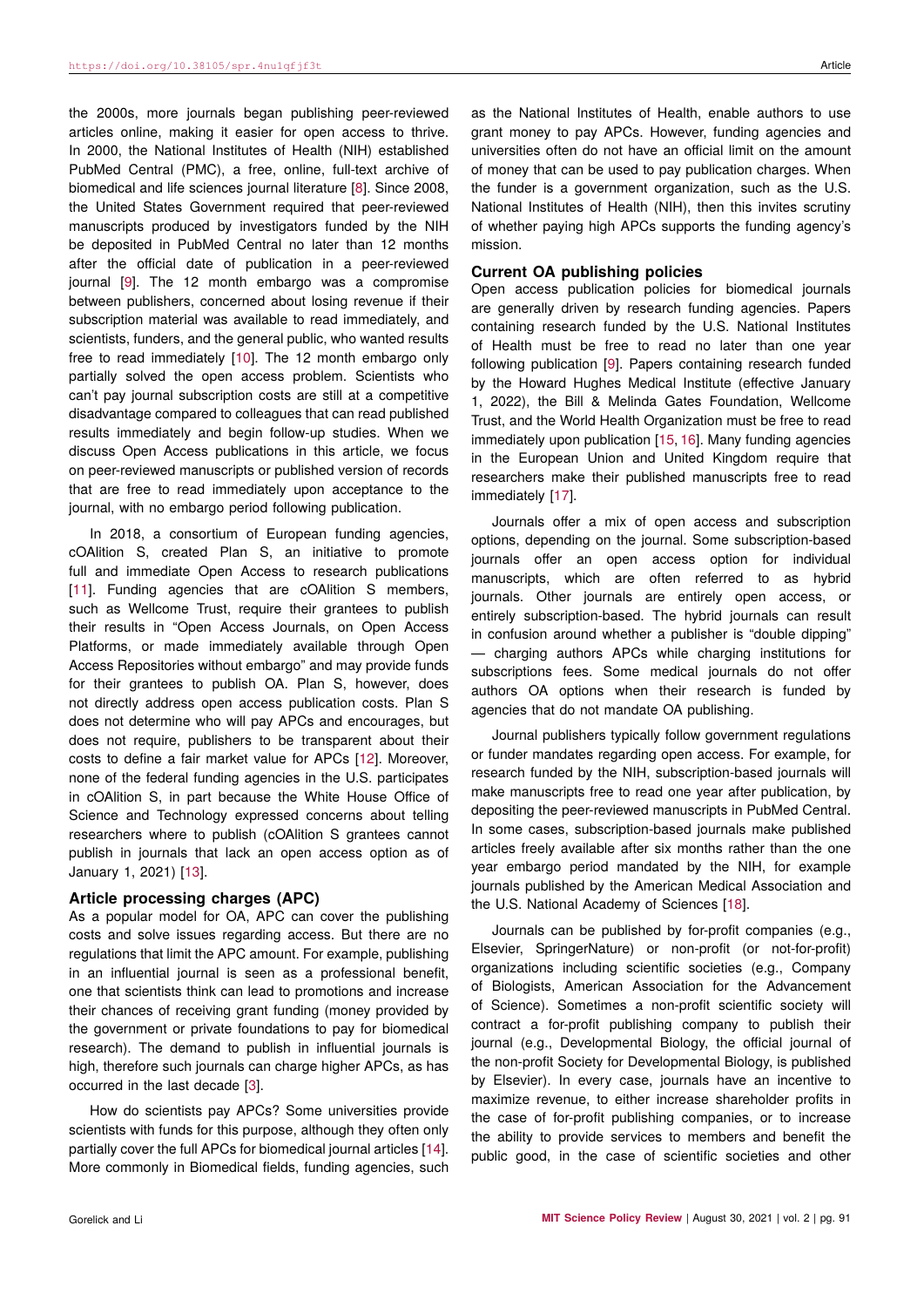non-profit organizations (two examples of exceptions to this rule of maximizing revenue, the journals Environmental Health Perspectives and Quantitative Science Studies, are discussed later). For profit publishers may choose to use profits to benefit the scientific community and the public good (at the expense of returning profits to shareholders), but they are under no legal obligation to do so. During the process of transitioning from the traditional subscription model to the OA publishing model, maximizing revenue means charging a higher APC, publishing more articles, or both.

The more prestigious or influential the journal, the higher the APC [\[19,](#page-8-4) [20\]](#page-8-5). For example, SpringerNature charges \$11,500 (€9500) to publish OA in Nature (*Article Influence Score* 22), \$5,380 to publish in Nature Communications (*Article Influence Score* 5.5) and \$1,870 to publish in *Scientific Reports* (*Article Influence Score* 1.9) [\[21\]](#page-8-6). No matter how influence is measured, whether using Impact Factor, article influence score, or other metric such as citability, there is a positive correlation between APC and journal influence [\[22\]](#page-8-7). The article influence score (AIS) measures the average influence of each of a journal's articles over the first five years after publication [\[20\]](#page-8-5). AIS is similar to the journal impact factor but corrects for self-citations. AIS is normalized so that the mean article in the Clarivate Journal Citation Reports (JCR) database has an AIS of 1.00. In 2019, the average article in *Nature Communications* had 5.5 times the influence of the average article in the JCR. Scientists use journal impact factors and to assign a relative measure of influence to biomedical journals (the higher the impact factor, the more influential and prestigious the journal), but impact factor and AIS are not absolute measures and should be used with caution [\[23\]](#page-8-8). APCs positively correlate with journal influence among journals from the same publisher (Fig. [1\)](#page-4-0).

There are no regulations that limit APCs, although some funding agencies have set a maximum on the APCs they are willing to pay (see Policy Type 3, below). Scientists value prestige as professional currency and pay publication or subscription costs using someone else's money, typically money provided by the funding agency supporting the research project or the research institution where the scientists work. Scientists from lower income countries or underprivileged institutions are left with little or no options to pay APCs. Some publishers may selectively provide APC waivers or discount for low- and middle-income countries [\[24\]](#page-8-9) but they may not be as consistent and transparent as needed [\[25\]](#page-8-10). In addition, a recent study found that global health researchers in low- and middle-income countries (LMIC) cite non-OA articles less than researchers from upper-income countries [\[26\]](#page-8-11). This suggests that researchers from LMIC are not reading and citing non-OA manuscripts as frequently as OA manuscripts, likely because of the cost to read non-OA manuscripts.

The publication polices of funding agencies, research institutions, governments, scientific societies and publishers are related and influence each other. Here, we focus on policies of funding agencies, since they have the broadest and most fundamental impact. If funding agencies require open access, then most scientists must comply. Individual research institutions may also have their own OA policies, but these policies often provide opt-out options for researchers and thus are not enforced 100% in practice [\[27,](#page-8-12) [28\]](#page-8-13). In addition, although we are not focusing on open data policies in this article, they are important components of open science policies along with the OA publishing policies.

#### **Policy Type 0: Maintain the status quo but eliminate the open access embargo**

In this model, NIH-funded publications would be deposited in PubMed Central immediately following publication. People could read peer-reviewed manuscripts for free immediately following publication without waiting for a 12 month embargo to elapse.

*Advantages*: This policy would make the United States compliant with Plan S. All NIH-funded research would be free to read immediately to anybody in the world.

*Disadvantages*: This policy does not address the costs of APCs to scientists. Journal publishers would be free to set APCs as they wish, with no maximums, as is the case currently. Scientists would need to find ways of paying the APCs, using either grant money, institutional funds or personal funds. Additionally, changing the NIH public access policy would likely require action by the U.S. Congress.

#### **Policy Type 1: Funding agency pays open access costs directly**

In this model, open access journals are directly supported by funding agencies such that there is no charge to funded authors to publish and no charge to read published articles. Funding agencies might publish a journal themselves or pay a publishing company so that grantees are charged nothing to publish. Several existing journals demonstrate the feasibility of this model. Environmental Health Perspectives is the most influential journal in the field of toxicology and environmental health sciences. Published by the National Institute of Environmental Health Sciences at the NIH, it charges authors no publication fees and is free to read [\[29,](#page-8-14) [30\]](#page-8-15). Environmental Health Perspectives has been published using this model since 2004 and has no plans to change their publishing model.

Wellcome Trust and the Bill & Melinda Gates Foundation pay a for-profit publisher, F1000 Research Ltd., to publish Wellcome Open Research and Gates Open Research journals, respectively [\[31,](#page-8-16) [32\]](#page-8-17). These journals are free to read and charge authors no article publication costs (CC BY license) provided the author's research is funded by the Wellcome Trust or the Gates Foundation. In contrast to Environmental Health Perspectives, these journals are newer and so their reputation and influence in the biomedical sciences is untested.

*Advantages*: This is the least expensive business model for scientists because scientists would not pay APCs. This model currently works at a small scale for funders with steady financial resources, as evidenced by the journals discussed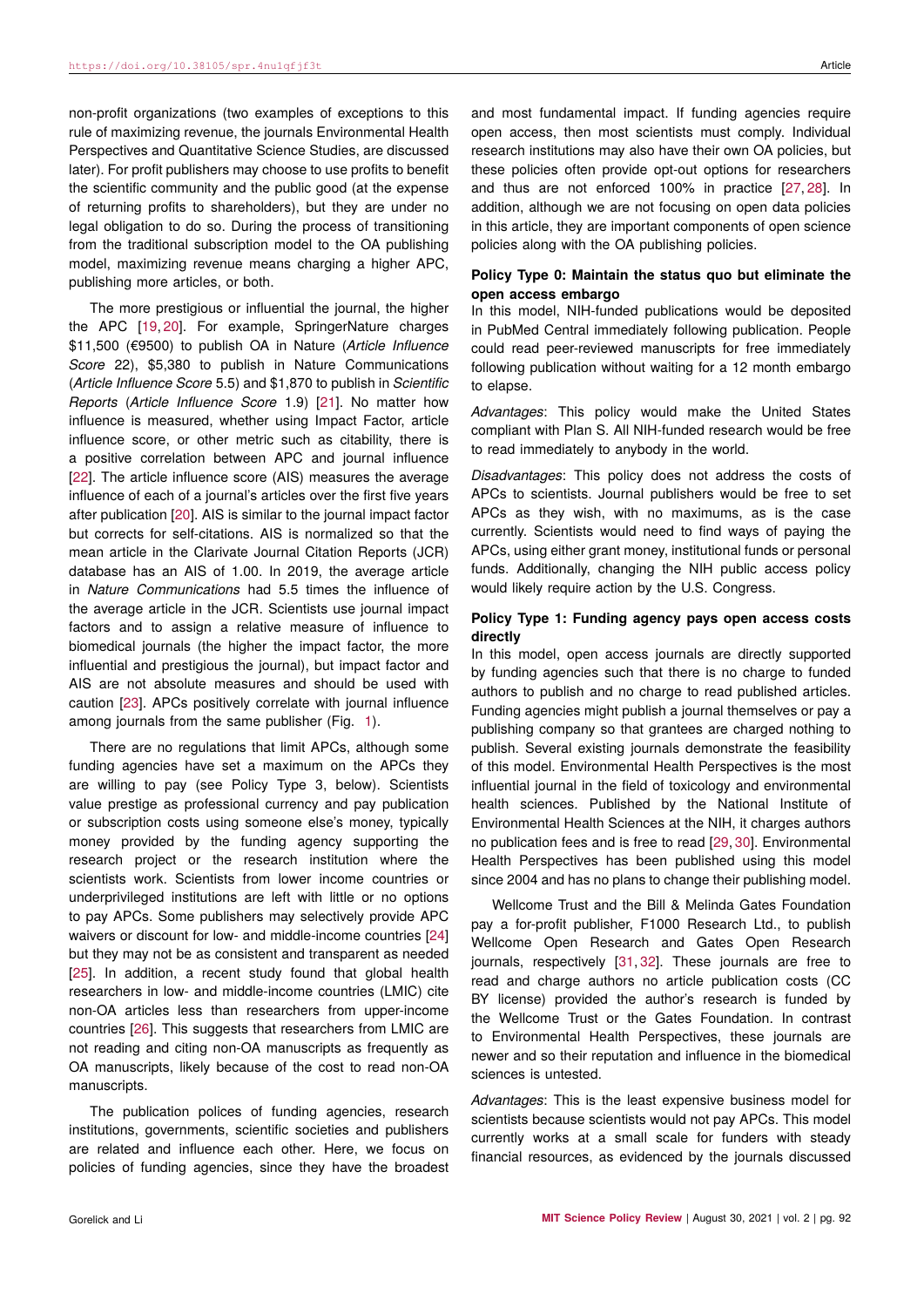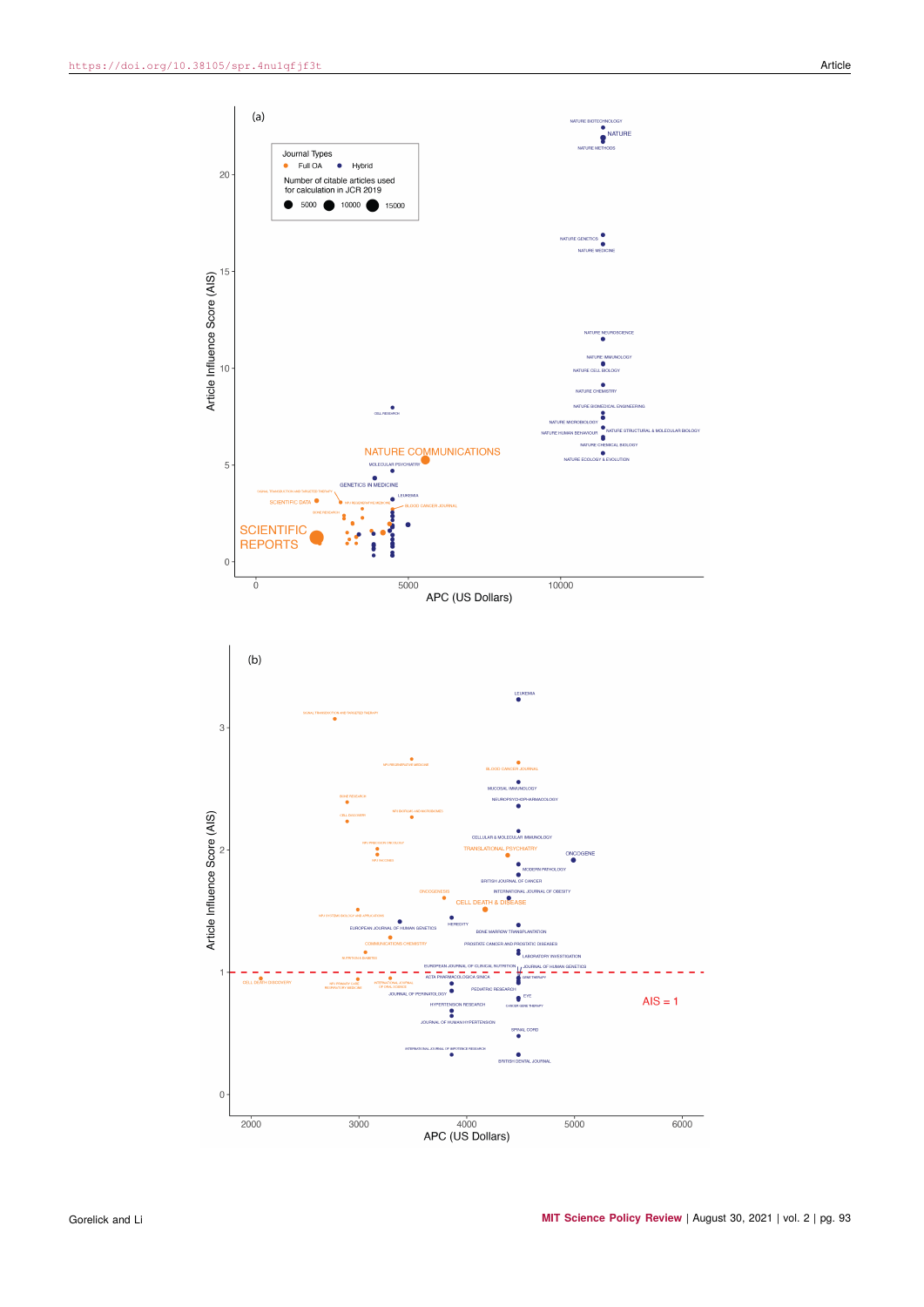<span id="page-4-0"></span>**Figure 1:** Article Processing Charges (APC) and Article Influence Scores (AIS) of biomedical journals published by SpringerNature under their Nature Portfolio. (a) shows all biomedical journals, (b) focuses on journals with APC between \$2000 and \$6000 and AIS less than 3.5. AIS measures the average influence of each of a journal's articles over the first five years after publication, where AIS > 1 has above average influence and AIS < 1 has below average influence. A journal with an AIS of three means the average article in that journal had three times the influence of the average article in the Clarivate InCites Journal Citation Reports (JCR). APC data were retrieved from <https://www.springernature.com/gp/open-research/journals-books/journals> on March 4, 2021. The journal impact data including AIS for 2019 were retrieved from JCR 2019 on March 4, 2021.

above. This model would be straightforward to execute, requiring changes to internal NIH policy but not approval by the U.S. Congress.

*Disadvantages*: Can this model be scaled up to accommodate the millions of peer-reviewed biomedical research articles published annually [\[33\]](#page-8-18)? If scaled up, will it limit the publishing options for those researchers who are not funded by these funding agencies? If a funding agency pays for research and supervises publication of the same work, then there is the potential for conflicts of interest to arise. It would be important to keep journals scientifically and editorially independent from funding agencies. Note that Environmental Health Perspectives demonstrates that it is possible for the U.S. government to publish a peer-reviewed scientific journal that is editorially and scientifically independent from the National Institutes of Health.

## **Policy Type 2: Funding agencies mandate preprint publications**

In this model, funding agencies would require grantees to post manuscripts as preprints on a server like *bioRxiv* or *medRxiv* [\[34\]](#page-8-19). Preprints are free to post and free to read but are not peer-reviewed. Following posting of a preprint, scientists are free to submit their manuscript for peer-review and publication in any journal, whether subscription or open access.

*Advantages*: This policy could be implemented rapidly, at little or no cost to funding agencies or research scientists. Results would be free to read immediately.

*Disadvantages*: The sudden and increased emphasis on preprints would require biomedical researchers to read and comment on preprints, a new ecosystem for biomedical research. It is an empirical question whether this preprint ecosystem will flourish for biomedical research as it has for physics. While preprints are standard in physics, physicists still publish in peer-reviewed journals following preprint submission. Comparing publication approaches in physics and biomedical research is confounded by the differences in the size of each field. The physics preprint server arXiv receives on average 16,000 manuscripts per month [\[35\]](#page-8-20). In contrast, PubMed listed approximately 2.5 million peer-reviewed papers per month in 2020 (for a total of 30.4 million) [\[36\]](#page-8-21), while the biomedical preprint server bioRxiv received about 3300 manuscripts per month (for a total of 40,022).

Additionally, this plan does not address article publication charges for open access journals. Once scientists deposit manuscripts on preprint servers, they may still publish manuscripts in peer-reviewed journals. The desire to publish in

high impact journals, and to pay the associated APCs, may not be diminished by the number of preprints. If scientists rely on preprint servers only, an effective peer-review mechanism of preprints will need to be adopted broadly and also allow simple differentiation between peer-reviewed and non peer-reviewed manuscripts. This differentiation is particularly important for biomedical research due to public health implications. It would be disastrous to confuse the public with potential misinformation that would have been corrected by peer-review.

### **Policy Type 3: Funding agencies cap payments of APCs for grantees**

In the current system, many grantees use funder's money to pay APCs. Funding agencies could set a standard or universal maximum APC in collaboration with publishers. If enough funding agencies and publishers work together to negotiate a maximum APC, then this negotiated APC could drive the adoption of a standard cost of publication in most journals. To achieve such collaborations, certain levels of transparencies in the true cost of publishing and willingness to build a sustainable ecosystem together are essential. There is precedent for funding agencies setting a universal cost standard on scientific goods and services. The NIH set a minimum salary for postdoctoral fellows funded by F32 grants [\[37\]](#page-8-22). This minimum is widely followed, even at universities in the U.S. where the head of the laboratory pays postdocs using non-NIH funds. Similarly, the NIH sets a maximum cap on annual salaries for principle investigators, the professors that lead research grants, which makes it expensive for universities to pay professors an annual salary higher than this cap [\[37\]](#page-8-22). Thus, the NIH maximum allowable APC could become a universal maximum APC.

An appropriate monetary cap for APCs is complicated to determine. Since 2014, the Austrian Science Fund (FWF) caps payments for its grantees at €2,500 per manuscript [\[38\]](#page-8-23). It is not known whether APCs have stayed the same or gone down as a result. Globally, open access costs increased since 2014 [\[3\]](#page-7-2), suggesting that the FWF is too small to impact APCs. What factors should be used to determine an appropriate monetary cap is beyond the scope of this article and will take collaborations among the stakeholders to investigate.

Effective January 2021, the Wellcome Trust will "cover fair and reasonable APCs for articles published in fully OA journals" but does not list a specific dollar amount [\[39\]](#page-8-24). Will the Wellcome Trust allow grantees to pay \$2500 to publish in the *Journal of Biological Chemistry*, when it costs \$600 less to publish in *Scientific Reports*? Both journals have similar subject matter scopes, article influence scores and impact factors.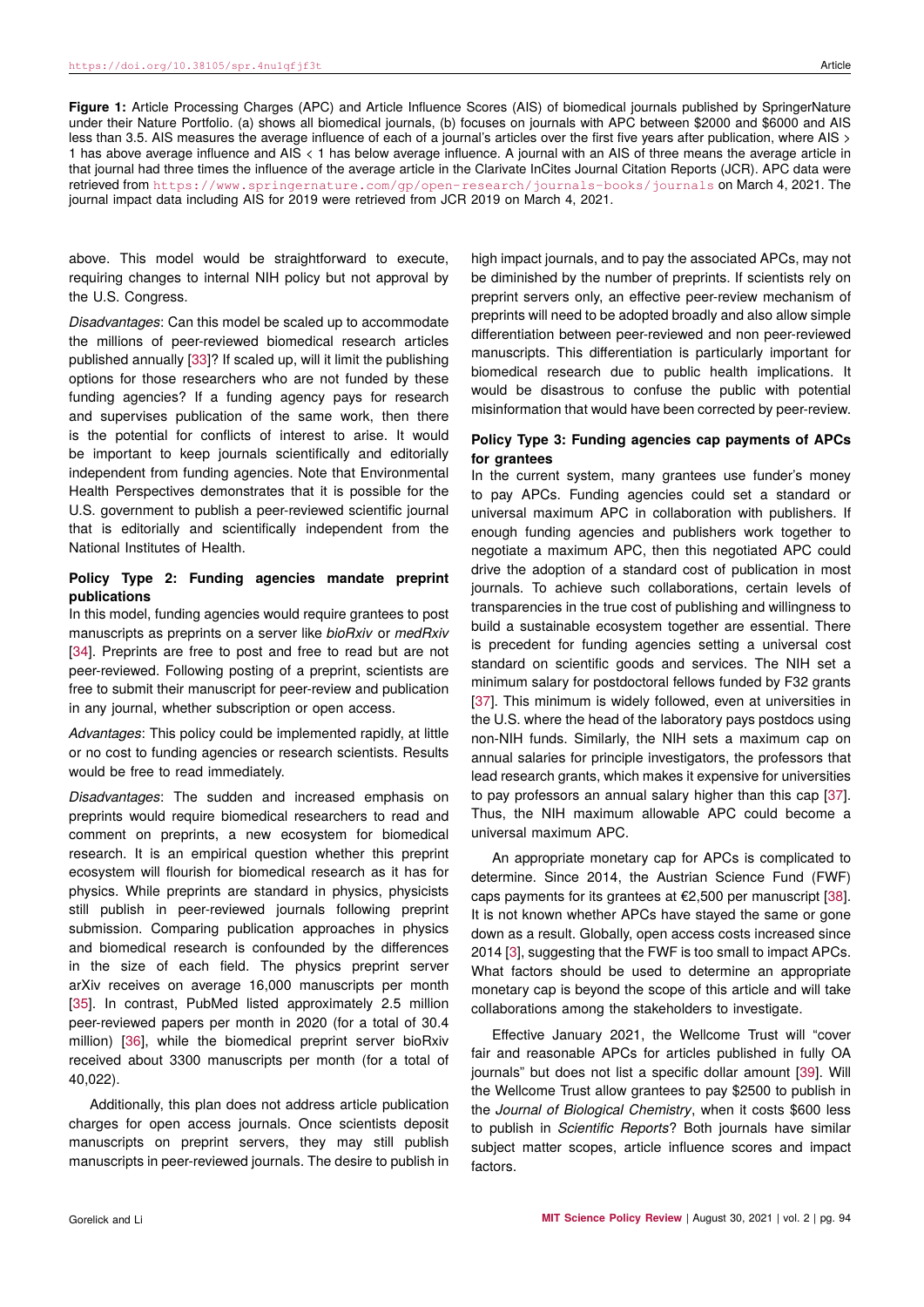Converting an existing subscription-based or hybrid journal to a completely open access journal could be expensive [\[40\]](#page-8-25). Some argue that these costs should be subsidized by funding agencies or governments. Others argue that the market should be allowed to find a solution to a funding agency cap on APCs. In the market approach, for-profit publishers would implement a business model where they are profitable despite a cap on the APC. This approach discourages scientists from advising publishers how to run their business.

There is precedent for the market approach, where an open access journal found a way to remain viable despite a low APC. The *Journal of Infometrics* is a hybrid OA journal, founded in 2006, published by Elsevier. The editorial board was concerned about high APCs and unhappy with the lack of autonomy afforded by working with Elsevier [\[41\]](#page-8-26). In 2019, the editorial board of the *Journal of Infometrics* resigned and started a new journal, *Quantitative Science Studies*. The *QSS* editorial board negotiated with several publishers before choosing MIT Press. *QSS* has the same scope as the *Journal of Infometrics*, but the APC is \$800 compared to \$2000 [\[41\]](#page-8-26). If funding agencies capped APCs, existing journals might find a way to remain profitable, or new journals might arise, a la *QSS*, to meet the requirement for low APCs.

*Advantages*: Compliance would be close to 100%, as it would be difficult or impossible for scientists to spend funder's money contrary to the funder's wishes. Lower APCs would benefit all researchers, not just those directly funded by influential funding agencies. We note that a maximum APC could be determined by funding agencies and publishers working together. However, it is also possible that their conflicting interests could necessitate funding agencies acting unilaterally to set a maximum APC. Funding agencies have powerful leverage over their grantees.

*Disadvantages*: Funding agencies such as the NIH have extensive bureaucracies that will hamper implementation of an APC cap. Additionally, it will be difficult to determine an appropriate dollar amount for an APC cap. Should the NIH determine an APC cap based on what they are willing to pay, or based on publication costs? The latter requires transparency in the cost of publishing, which does not exist. In 2018, European research institutions formed Plan S, a plan to have all research funded by public grants published in open access journals. Plan S attempted to set APC caps but received criticism on how the cap should be negotiated and maintained. Publishers argued in favor of the highest possible APC, while researchers and university administrators argued that publishers are powerful and will negotiate with funding agencies to increase the APC regularly, as occurs today with subscription costs [\[42\]](#page-8-27). Now, instead of an APC cap, Plan S advocates for a Price Transparency Framework where publishers provide voluntary data on how much it costs to publish articles [\[12\]](#page-7-11). If the publishing industry can be more transparent regarding the true cost of publishing, it could help funding agencies set a reasonable APC cap. On the other hand, Plan S may not have sufficient power to enforce publisher participation because there are no direct incentives for publishers to reduce the APCs. Funders may need to spend additional resources on enforcement and help publishers, especially smaller society publishers, with the transition.

A funder's cap on APCs could restrict authors' intellectual freedom in where they can publish. For example, if Nature refuses to lower their APC, then funding agencies could prohibit their funded researchers from publishing in Nature. One can argue that since the funding agencies are paying for the research, they have a say in how and where the results are disseminated. On the other hand, this sets up a potential conflict of interest. For example, the NIH has restrictions on the use of human embryonic stem cells in research projects. It could be damaging for the scientific enterprise if these research restrictions extended to publication restrictions for stem cell research. As discussed in Policy Type 1, it would be important to keep journals scientifically and editorially independent from funding agencies.

Some have argued that the open market encourages scientists to publish in journals that deliver a higher quality of service, such as more rapid peer review. However, a recent study found no significant correlation between average review time and APC [\[22\]](#page-8-7), suggesting that scientists are not paying higher APCs to receive better service.

#### **Policy Type 4: Funding agencies require both preprint posting and cap payments for APCs**

Manuscripts would be immediately free to read as preprints. Once a preprint is published, scientists could submit the manuscript to any peer-reviewed, open access journal that charges an APC within the funder's limits. A possible outcome is that scientists publish preprints and then submit manuscripts to peer-reviewed subscription-based journals, as this is the cheapest path for authors (subscription-based journals charge low or no fees for authors). Therefore, for this policy to be effective, funding agencies would also need to prohibit non-OA publication and cap APCs.

*Advantages*: Research results would be free to read immediately, due to preprint requirement. During the conventional, peer-reviewed publication process, funder's money is protected and spent efficiently. Biomedical scientists might rely more heavily on discussing findings as preprints (similar to physics) rather than always waiting for peer review, which could take months.

*Disadvantages*: Requires substantial changes to funder policy and research community culture, making implementation difficult. As discussed in policy type 2, the emphasis on preprints would require biomedical researchers to read and comment on preprints, a new ecosystem for biomedical research. It's an empirical question whether this preprint ecosystem will flourish for biomedical research.

### **Policy Type 5: Universities negotiate payments to journals so faculty can publish and read for free**

Subscription-based journals charge a fee to read but low or no additional publication fees. Universities currently pay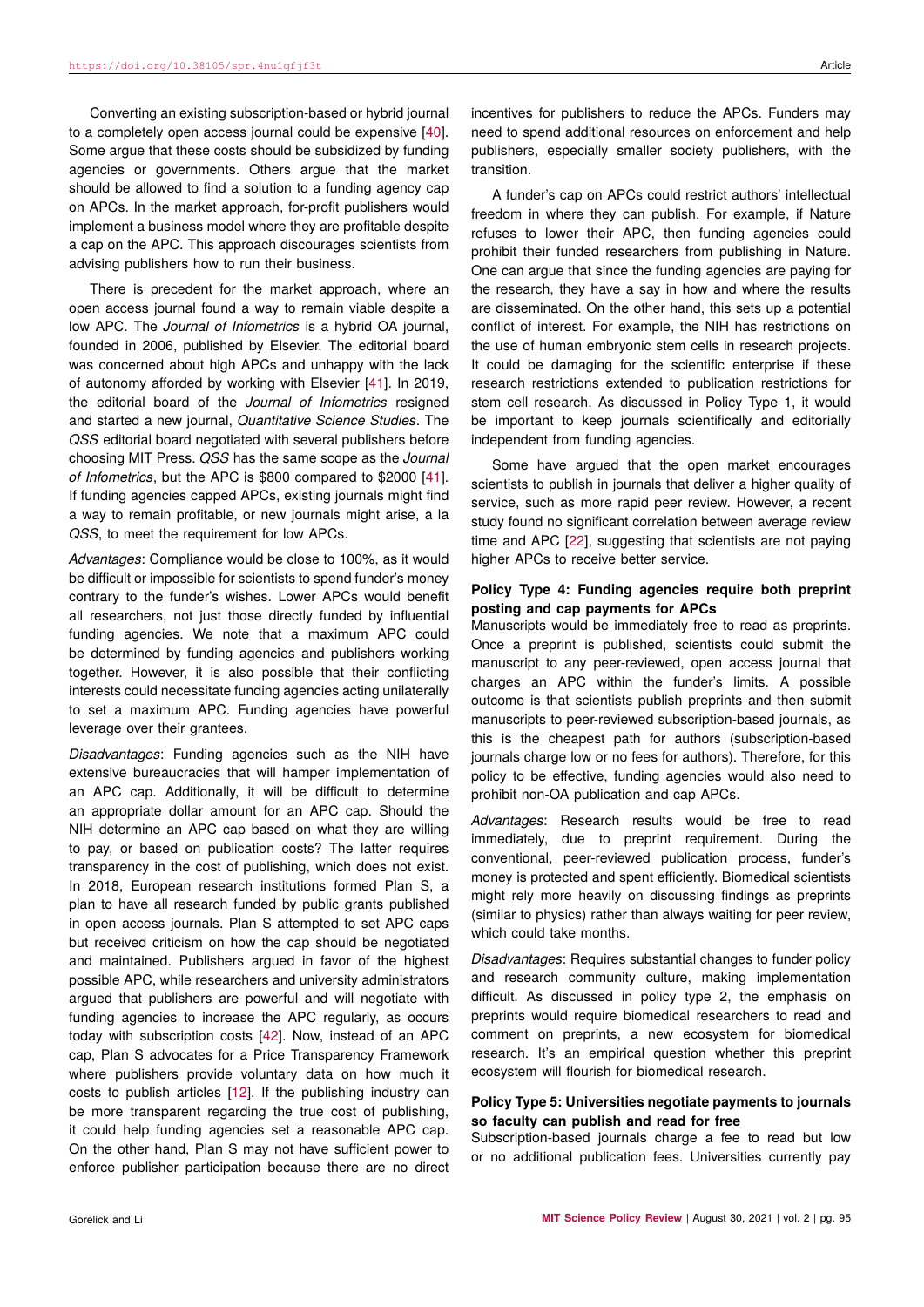journal subscription fees on behalf of their research scientists. Universities could also pay APC fees on behalf of scientists. As the number of subscription-based journals decline and OA journals become more prevalent, some of a university's budget for subscription fees could transform into covering open access publishing fees. Universities could negotiate APCs with publishers. Universities could apply to funding agencies for money to pay publication charges on behalf of entire faculty [\[43\]](#page-8-28). The University of California system and PLOS negotiated an agreement whereby the university will pay some or all of the APC on behalf of its faculty if they publish in a PLOS journal [\[44\]](#page-8-29). The University of California more recently enacted a similar but complex deal with Elsevier, where the university will pay \$1000 towards grant-funded authors' APC (authors are expected to use research funds to cover the balance) [\[45\]](#page-8-30). The University of Cambridge signed agreements with many publishers to enable researchers at the university to publish their primary research and review articles in open access journals. If the manuscript's corresponding author is affiliated with the University of Cambridge, then authors will not be charged publication fees. This agreement covers more than 5000 journals published by Springer, Wiley, PLOS and the Company of Biologists, among other publishers [\[27\]](#page-8-12).

*Advantages*: An inexpensive business model for biomedical researchers because research scientists would pay reduced or no publication fees. The approach works with the existing publication and biomedical journal ecosystem and few changes are required for implementation.

*Disadvantages*: This policy will be difficult to scale and could lead to different APCs for different universities. Initially, this policy might be feasible for large universities such as Cambridge, or multiple large universities that operate under a single board of directors, such as the University of California system, but smaller universities and colleges would either be left to fend for themselves and negotiate at a disadvantage compared to large universities, or they would need to form coalitions with other institutions, which would take time. Additionally, negotiations between universities and publishers could favor large and established publishers, who control a larger share of the market. A large publisher, like Elsevier, publishes hundreds of journals and would have substantial leverage in a negotiation to determine APC. In contrast, a smaller publisher, such as a scientific society that publishes less than 10 journals, would have less leverage in a negotiation. This could create publishing disparities where scientists at some universities are unable to publish in some journals. To explore new pricing models, Massachusetts Institute of Technology is negotiating with publishers to have price based on value-added services provided by the publisher, and not based on the number of articles published by affiliated authors multiplied by the APCs [\[46\]](#page-8-31).

#### **Conclusions**

Long term, the least expensive solution for biomedical researchers is to have funding agencies pay the costs of OA publication by publishing their own journals and/or by directly funding journals that are published by a third party. This way, funding agencies could use their power to negotiate lower APCs, while scientists can publish wherever they like for free or at a lower cost if they are not directly funded for paying APCs. Biomedical researchers, funding agencies and publishers could work together to ensure that open access journals are reputable and not predatory. Predatory journals are those self-serving publications that accept publication fees and disseminate manuscripts without any quality check [\[47\]](#page-8-32). In this scenario, funding agencies would pay the cost of publication and create a list of prohibited, predatory journals, so the incentive to publish in predatory for-profit journals would plummet.

One concern is that by lowering APCs, journals will decline in quality. Less revenue or lower profit margin for publishers could increase the number of non-rigorous journals, in which the quality of peer review is low and/or the ability to detect fraud, such as image manipulations, is poor. The existance of prestigious and influential journals that charge relatively low or no APCs argues against this outcome. Journals such as *eLife, Environmental Health Perspectives* and *PLOS Biology*, whose APCs are thousands of dollars less than similarly influential journals published by Elsevier and SpringerNature, suggests that journals can charge lower APCs without sacrificing quality.

In the short term, a graded implementation might cushion the blow of a rapid transition. One idea is to start by having funding agencies mandate preprint publications, and subsequently have funding agencies cap APCs. Over time, this would lead to agencies directly funding journals that are free to read and free to publish. If the transition takes several years, this will give universities, funding agencies, scientists and publishers time to prepare and adjust.

Moving from a subscription-based model to a new model where all journals are OA raises difficult questions. How will universities access articles previously published in subscription-based journals? Many of these papers were published before funder requirements that manuscripts be free to read one year following publication. Will universities continue to pay access fees to archived papers in journals that no longer publish using a subscription model? Some existing license agreements may include terms for perpetual access to subscribed content but many do not. If implementing some of the options above, funders and universities may need to use their leverage with publishers to ensure that older publications remain accessible.

What happens to professional journal editors, those scientists that work for publishers and edit manuscripts full time? In the face of reduced APC and reduced revenues, journals will need to decide whether the cost of paying professional editors is worthwhile. In the current publishing ecosystem, most journals do not employ professional editors. The fact that so many journals eschew professional editors suggests that professional editors are not required to publish a successful, influential journal. Currently, at most biomedical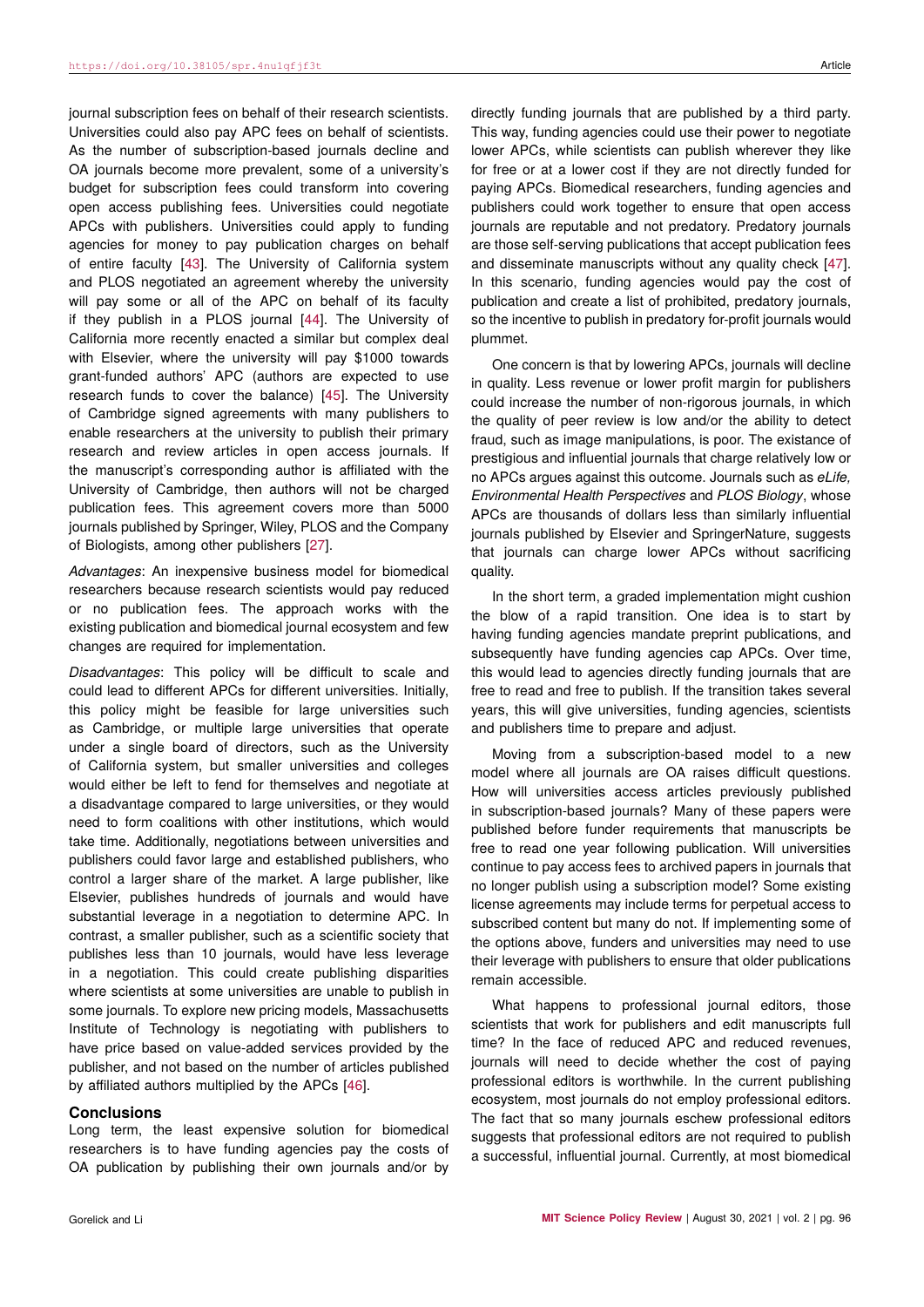journals peer-review and editing are performed by scientists for free. This need not change if any of the policies above are implemented. If the quality of peer-review remains high and scientists continue to perform peer review for free, then publishers may find that they can reduce costs by paying editors less (or not paying editors at all).

Finally, these policies will have substantial impact on the publishing industry over all. If funders cap APCs or publish OA journals themselves, profit margins for many publishers will likely decrease. Some journals and/or publishers could go out of business. Other publishers might find a way to reduce costs, make publishing more efficient and remain profitable. Funders could consider providing additional support on a case-by-case basis for vulnerable publishers, such as small non-profit scientific societies, during the transition. Scientists have been contributing their expertise as authors, editors, and peer reviewers, mostly for free, to the publishing ecosystem for more than a century. Publishers, funders and universities should make that ecosystem more equitable and sustainable. Journals like *Environmental Health Perspectives* and *Wellcome Open Research* demonstrate that peer-reviewed results can be published at reasonable cost to scientists and funding agencies. Scientists and funding agencies should ask how sustainable it is in the long-term to spend the extra tens of thousands of dollars per article to publish in highly prestigious journals like *Nature*. Communicating results as inexpensively as possible, while still maintaining rigorous criticism and discussion, will benefit scientists, universities, funding agencies and ultimately every person whose life is improved by discoveries made in biomedical research labs.

### **Acknowledgements**

We thank Drs. Prachee Avasthi, Peter Rogers and Richard Sever for helpful discussions during the preparation of this manuscript, and Drs. Rachel Arey, Courtney Hodges and Margot Williams for feedback on initial drafts of the manuscript. The idea for this manuscript arose following a spontaneous discussion between D.A.G and Dr. Margaret A Goodell at a department holiday party in 2019. We thank Dr. Goodell for her insights on publication practices at scientific societies. We thank Laura Hanscom for her feedback and insights from the academic library perspective.

#### **Citation**

Gorelick, D. A. & Li, Y. Reducing open access publication costs for biomedical researchers in the U.S.A. *MIT Science Policy Review* **2**, 90-98 (2021). [https://doi.org/10.](https://doi.org/10.38105/spr.4nu1qfjf3t) [38105/spr.4nu1qfjf3t](https://doi.org/10.38105/spr.4nu1qfjf3t).

#### **Open Access**



This *MIT Science Policy Review* article is licensed under a Creative Commons Attribution 4.0 International License, which permits use, sharing, adaptation, distribution and reproduction in any medium or format, as long as you give appropriate credit to the original author(s) and the source, provide a link to

the Creative Commons license, and indicate if changes were made. The images or other third party material in this article are included in the article's Creative Commons license, unless indicated otherwise in a credit line to the material. If material is not included in the article's Creative Commons license and your intended use is not permitted by statutory regulation or exceeds the permitted use, you will need to obtain permission directly from the copyright holder. To view a copy of this license, visit [http://creativecommons.org/licenses/](http://creativecommons.org/licenses/by/4.0/) [by/4.0/](http://creativecommons.org/licenses/by/4.0/).

#### **References**

- <span id="page-7-0"></span>[1] Suber, P. *Open Access*. The MIT Press Essential Knowledge series (MIT Press, Cambridge, MA, USA, 2012). Online: [https:](https://openaccesseks.mitpress.mit.edu/) [//openaccesseks.mitpress.mit.edu/](https://openaccesseks.mitpress.mit.edu/).
- <span id="page-7-1"></span>[2] Monitoring the transition to open access: December 2017. Tech. Rep., Universities UK (2017). [https:](https://www.universitiesuk.ac.uk/policy-and-analysis/reports/Pages/monitoring-transition-open-access-2017.aspx) [//www.universitiesuk.ac.uk/policy-and-analysis/](https://www.universitiesuk.ac.uk/policy-and-analysis/reports/Pages/monitoring-transition-open-access-2017.aspx) [reports/Pages/monitoring-transition-open](https://www.universitiesuk.ac.uk/policy-and-analysis/reports/Pages/monitoring-transition-open-access-2017.aspx)[access-2017.aspx](https://www.universitiesuk.ac.uk/policy-and-analysis/reports/Pages/monitoring-transition-open-access-2017.aspx). Accessed: July, 2021.
- <span id="page-7-2"></span>[3] Morrison, H., Borges, L., Zhao, X., Kakou, T. L. & Shanbhoug, A. N. Open access article processing charges 2011 - 2021. Preprint. (2021). Online: [http://ruor.uottawa.ca/](http://ruor.uottawa.ca/handle/10393/42327) [handle/10393/42327](http://ruor.uottawa.ca/handle/10393/42327).
- <span id="page-7-3"></span>[4] Journal Impact Factor - Journal Citation Reports (2021). Online: [https://clarivate.com/webofsciencegroup/](https://clarivate.com/webofsciencegroup/solutions/journal-citation-reports/) [solutions/journal-citation-reports/](https://clarivate.com/webofsciencegroup/solutions/journal-citation-reports/). Clarivate, Web of Science Group, Accessed: July, 2021.
- <span id="page-7-4"></span>[5] Directory of Open Access Journals (2021). Online: [https://](https://doaj.org/) [doaj.org/](https://doaj.org/). Directory of Open Access Journals, Accessed: July, 2021.
- <span id="page-7-5"></span>[6] Federal Funds for Research and Development: Fiscal Years 2019–20. NSF 21-329, National Center for Science and Engineering Statistics (NCSES),National Science Foundation, Alexandria, VA (2021). Online: [https://ncses.nsf.gov/](https://ncses.nsf.gov/pubs/nsf21329/) [pubs/nsf21329/](https://ncses.nsf.gov/pubs/nsf21329/). Accessed: July, 2021.
- <span id="page-7-6"></span>[7] Jackson, S. Free access to scientific publications: contrasting the *JCI* approach to Plan S. *The Journal of Clinical Investigation* **129**, 440–441 (2020). <https://doi.org/10.1172/JCI126932>.
- <span id="page-7-7"></span>[8] PMC Overview (2021). Online: [https://www.ncbi.nlm.](https://www.ncbi.nlm.nih.gov/pmc/about/intro/) [nih.gov/pmc/about/intro/](https://www.ncbi.nlm.nih.gov/pmc/about/intro/). US National Library of Medicine, National Institutes of Health, Accessed: July, 2021.
- <span id="page-7-8"></span>[9] NIH Public Access Policy Details (2009). Online: [https://](https://publicaccess.nih.gov/policy.htm) [publicaccess.nih.gov/policy.htm](https://publicaccess.nih.gov/policy.htm). National Institute of Health, Accessed: February, 2021.
- <span id="page-7-9"></span>[10] The Grand Compromise of U.S. Public Access Programs: Going Green (2016). Online: [https://www.newswise.com/](https://www.newswise.com/articles/the-grand-compromise-of-u-s-public-access-programs-going-green) [articles/the-grand-compromise-of-u-s-public](https://www.newswise.com/articles/the-grand-compromise-of-u-s-public-access-programs-going-green)[access-programs-going-green](https://www.newswise.com/articles/the-grand-compromise-of-u-s-public-access-programs-going-green). DOE Science News Source, Newswise, Accessed: July, 2021.
- <span id="page-7-10"></span>[11] About | Plan S and cOAlition S (2021). Online: [https:](https://www.coalition-s.org/about/) [//www.coalition-s.org/about/](https://www.coalition-s.org/about/). cOAliationS, Accessed: July, 2021.
- <span id="page-7-11"></span>[12] Price and Service Transparency Frameworks (2021). Online: [https://www.coalition-s.org/price-and-service](https://www.coalition-s.org/price-and-service-transparency-frameworks/)[transparency-frameworks/](https://www.coalition-s.org/price-and-service-transparency-frameworks/). Plan S: Making full & immediate Open Access a reality, Accessed: April, 2021.
- <span id="page-7-12"></span>[13] An Interview with OSTP Director Kelvin Droegemeier (2019). Online: [https://www.aip.org/fyi/2019/interview](https://www.aip.org/fyi/2019/interview-ostp-director-kelvin-droegemeier)[ostp-director-kelvin-droegemeier](https://www.aip.org/fyi/2019/interview-ostp-director-kelvin-droegemeier). American Institute of Physics, Accessed: July, 2021.
- <span id="page-7-13"></span>[14] Tananbaum, P. G. North American Campus-Based Open Access Funds: A Five-Year Progress Report. Tech. Rep., SPARC, the Scholarly Publishing and Academic Resources Coalition (2014). [https://sparcopen.org/wp-content/uploads/](https://sparcopen.org/wp-content/uploads/2016/01/OA-Fund-5-Year-Review.pdf) [2016/01/OA-Fund-5-Year-Review.pdf](https://sparcopen.org/wp-content/uploads/2016/01/OA-Fund-5-Year-Review.pdf).